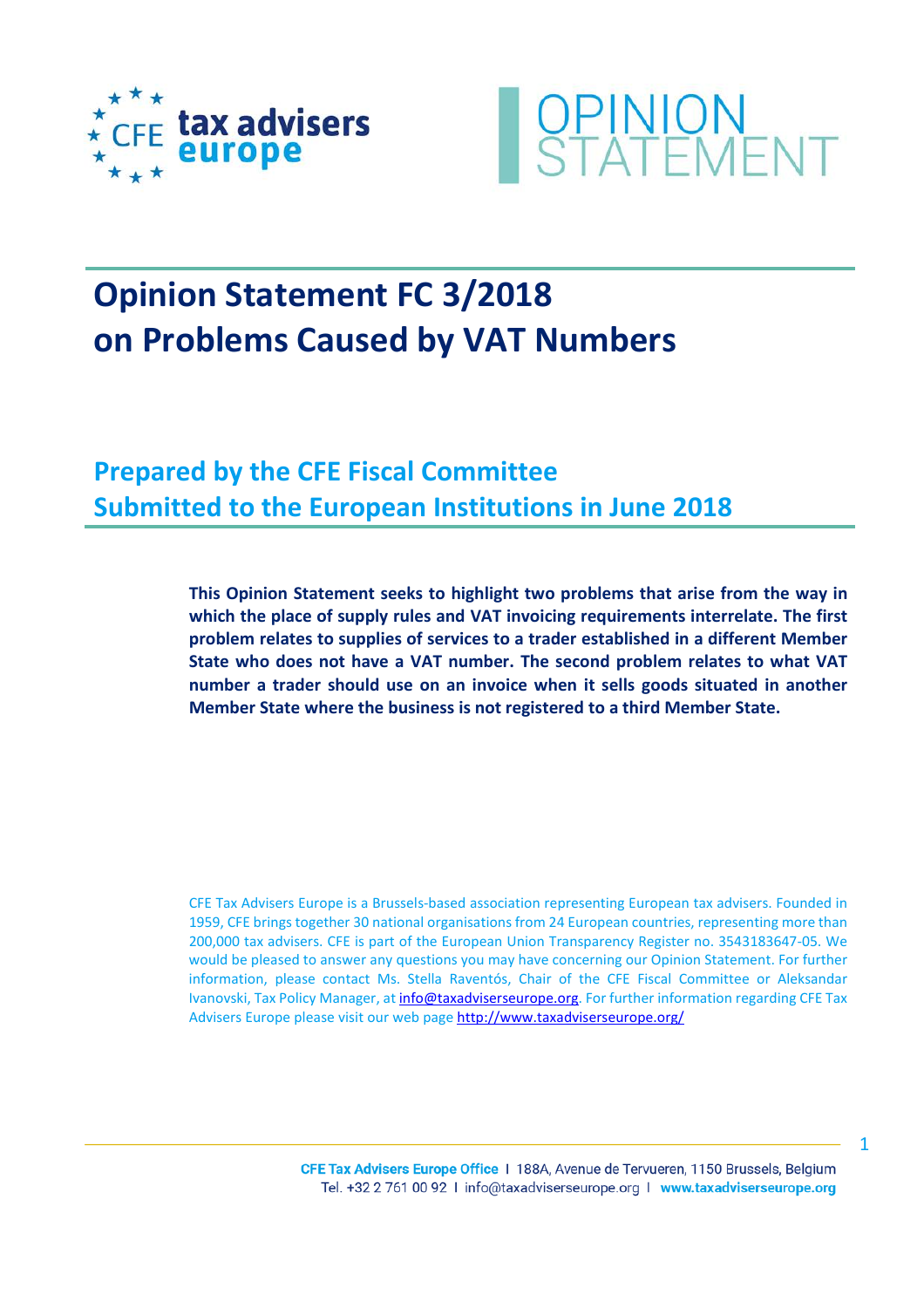



# **I. Background and Issues**

This Opinion Statement seeks to highlight two problems that arise from the way in which the place of supply rules and VAT invoicing requirements interrelate. The first problem relates to supplies of services to a trader established in a different Member State who does not have a VAT number, which will generally benefit from the exemption for small enterprises or possibly because its supplies are more generally exempt. The second problem relates to what VAT number a trader should use on an invoice when it sells goods situated in another Member State where the business is not registered to a third Member State.

# **II. Supplies of Services to Taxable Persons in Another Member State Who Do Not Have a VAT Registration Number**

#### **Introduction**

The general rule<sup>[1](#page-1-0)</sup> for determining the place of supply of services is contained in Article 44 of Directive 2006/112[2,](#page-1-1) which provides that the recipient of the services must have the status of a **taxable person acting as such.** For this purpose a "taxable person" is any person who, independently, carries out in any place any economic activity, whatever the purpose or results of that activity<sup>3</sup>. Accordingly, the rules depend on the **status of the recipient**.

For this purpose, Article 18(1) of the Council Implementing Regulation (EU) No 282/2011 (hereinafter referred as Regulation 282/2011), states that unless a person has information to the contrary he may treat his customer as a taxable person if he has a **valid VAT number.** 

Article 18 (2) of Regulation 282/2011 determines that unless he has information to the contrary, the supplier **may** regard a customer established within the Community as a non-taxable person when he can demonstrate that the customer has not communicated his individual VAT identification number to him.

#### **Meaning of Article 18 (2) of Regulation 282/2011**

The European Commission has stated that as a result of Article 18(2):

"*Irrespective of information to the contrary, the supplier 'may' regard a customer as a nontaxable person as long as that customer has not communicated his individual VAT identification number. The second subparagraph of Article 18(2) does not, however, compel him to do so.* 

<span id="page-1-0"></span><sup>&</sup>lt;sup>1</sup> There are some exceptions, in which the status of the recipient of the services is not important, for example in relation to services related to land.

<span id="page-1-1"></span><sup>&</sup>lt;sup>2</sup> The place of supply of services to a taxable person acting as such shall be the place where that person has established his business. However, if those services are provided to a fixed establishment of the taxable person located in a place other than the place where he has established his business, the place of supply of those services shall be the place where that fixed establishment is located. In the absence of such place of establishment or fixed establishment, the place of supply of services shall be the place where the taxable person who receives such services has his permanent address or usually resides.

<span id="page-1-2"></span><sup>3</sup> Article 9 of Directive 2006/112.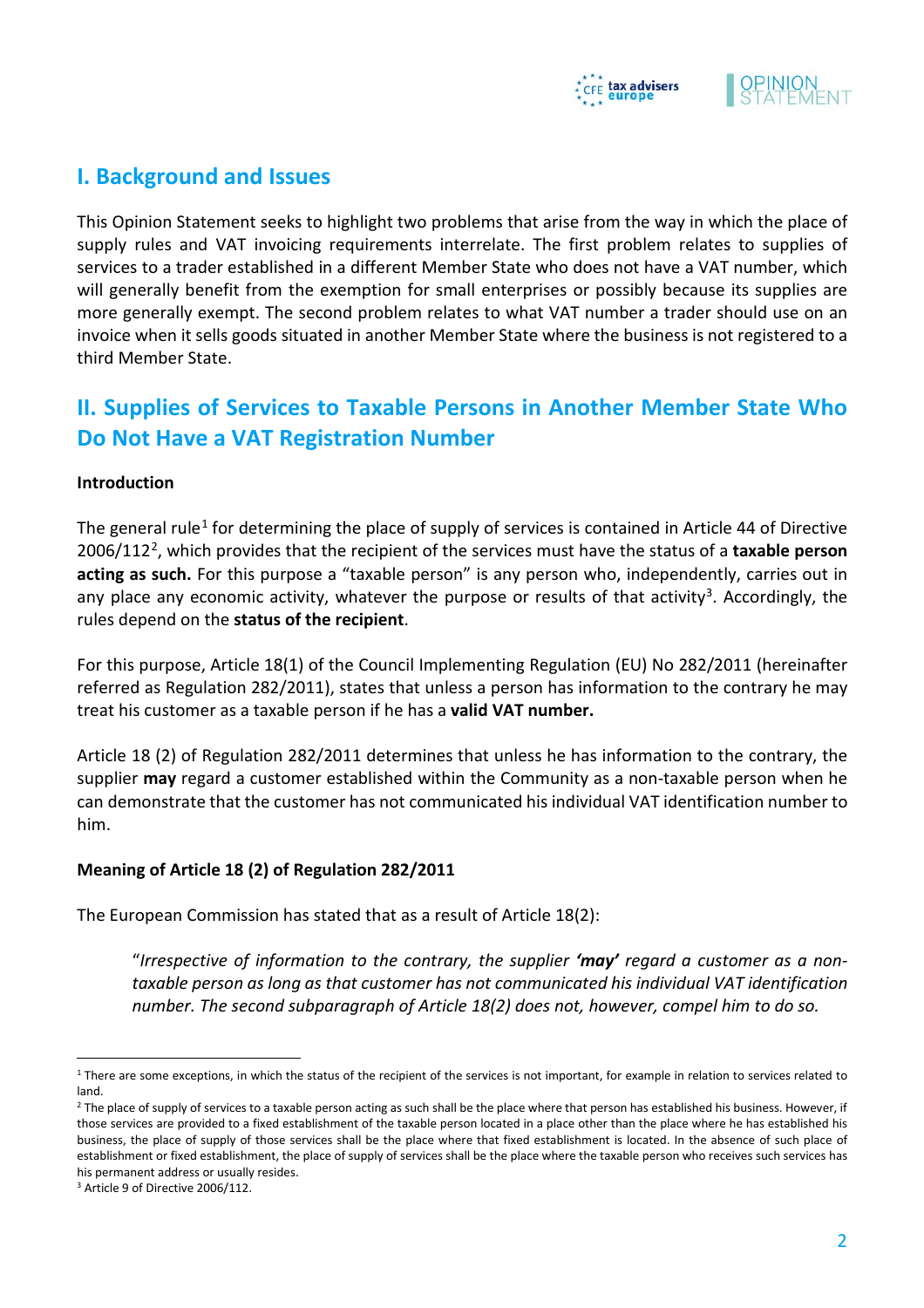



*If he has other information to substantiate the status of the customer as a taxable person, the supplier can treat him as such but he then assumes the risk in case things go wrong with his customer".* 

*The use of 'may' in the second subparagraph of Article 18(2) makes it optional for the supplier to use this provision. A reference to 'shall' would have forced a supplier who did not receive a VAT identification number from his customer to treat this customer as a non-taxable person. However it is not excluded that, even in the absence of a VAT identification number, the supplier knows that his customer is in fact a taxable person and the reference to 'may' then allows him*  to refrain from treating that customer as a non-taxable person. If the supplier has sufficient *information to substantiate that the customer is in fact a taxable person, he is therefore not compelled to treat that customer as a non-taxable person and can issue an invoice without VAT if, in accordance with Article 196 of the VAT Directive, the latter is required to account for VAT.*

*In the absence of a VAT identification number, when the supplier does not use the option in the second subparagraph of Article 18(2), he needs to be able to substantiate that the customer is in fact a taxable person. If this is not possible, the supplier could be held liable for payment of the VAT on account of the customer being a non-taxable person*[4](#page-2-0)*"***.**

Although Article 18(2) of Regulation 282/2011 states that the status can be determined by other evidence, in practice traders can have considerable difficulties in persuading tax authorities that their customer is a taxable person if they do not have a VAT number. For these reasons businesses can be reluctant to accept alternative evidence that the business is a taxable person. This can in turn impose onerous obligations upon them to register as taxable persons in other Member States. This is illustrated by the following examples:

#### **Example 1**

Dentist A from **MS1** provides dental services to Hospital B from **MS2**. Hospital B is not registered for VAT purposes and has no intention of registering or to seek a VAT number in according with Article 214 (1)(d) of Directive 2006/112[5](#page-2-1) since such services are exempt from VAT in **MS2** according to Article 132 (1)(b) of Directive 2006/112. Dental services are not exempt from VAT in **MS1.**

Since Hospital B is not registered for VAT purposes, Dentist A does not treat it as a taxable person. Therefore, the general rule under Article 45 of Directive 200[6](#page-2-2)/112<sup>6</sup> shall be taken into account. Dentist A charges local VAT for its dental services in **MS1**, even though as a matter of substance the hospital is clearly a taxable person so Article 44 should apply, so the supply ought to be treated as one made in **MS2.**

<span id="page-2-0"></span><sup>4</sup> Explanatory notes on the EU VAT changes to the place of supply of telecommunications, broadcasting and electronic services that entered into force in 2015, published on 3 April 2014 (see points 5.5.1, 5.5.3 and 5.5.4): [https://ec.europa.eu/taxation\\_customs/sites/taxation/files/resources/documents/taxation/vat/how\\_vat\\_works/telecom/explanatory\\_notes\\_2](https://ec.europa.eu/taxation_customs/sites/taxation/files/resources/documents/taxation/vat/how_vat_works/telecom/explanatory_notes_2015_en.pdf) [015\\_en.pdf](https://ec.europa.eu/taxation_customs/sites/taxation/files/resources/documents/taxation/vat/how_vat_works/telecom/explanatory_notes_2015_en.pdf)

<span id="page-2-1"></span><sup>5</sup> Member States shall take the measures necessary to ensure that the following persons are identified by means of an individual number and also every taxable person who within their respective territory receives services for which he is liable to pay VAT pursuant to Article 196.

<span id="page-2-2"></span><sup>&</sup>lt;sup>6</sup> The place of supply of services to a non-taxable person shall be the place where the supplier has established his business. However, if those services are provided from a fixed establishment of the supplier located in a place other than the place where he has established his business, the place of supply of those services shall be the place where that fixed establishment is located. In the absence of such place of establishment or fixed establishment, the place of supply of services shall be the place where the supplier has his permanent address or usually resides.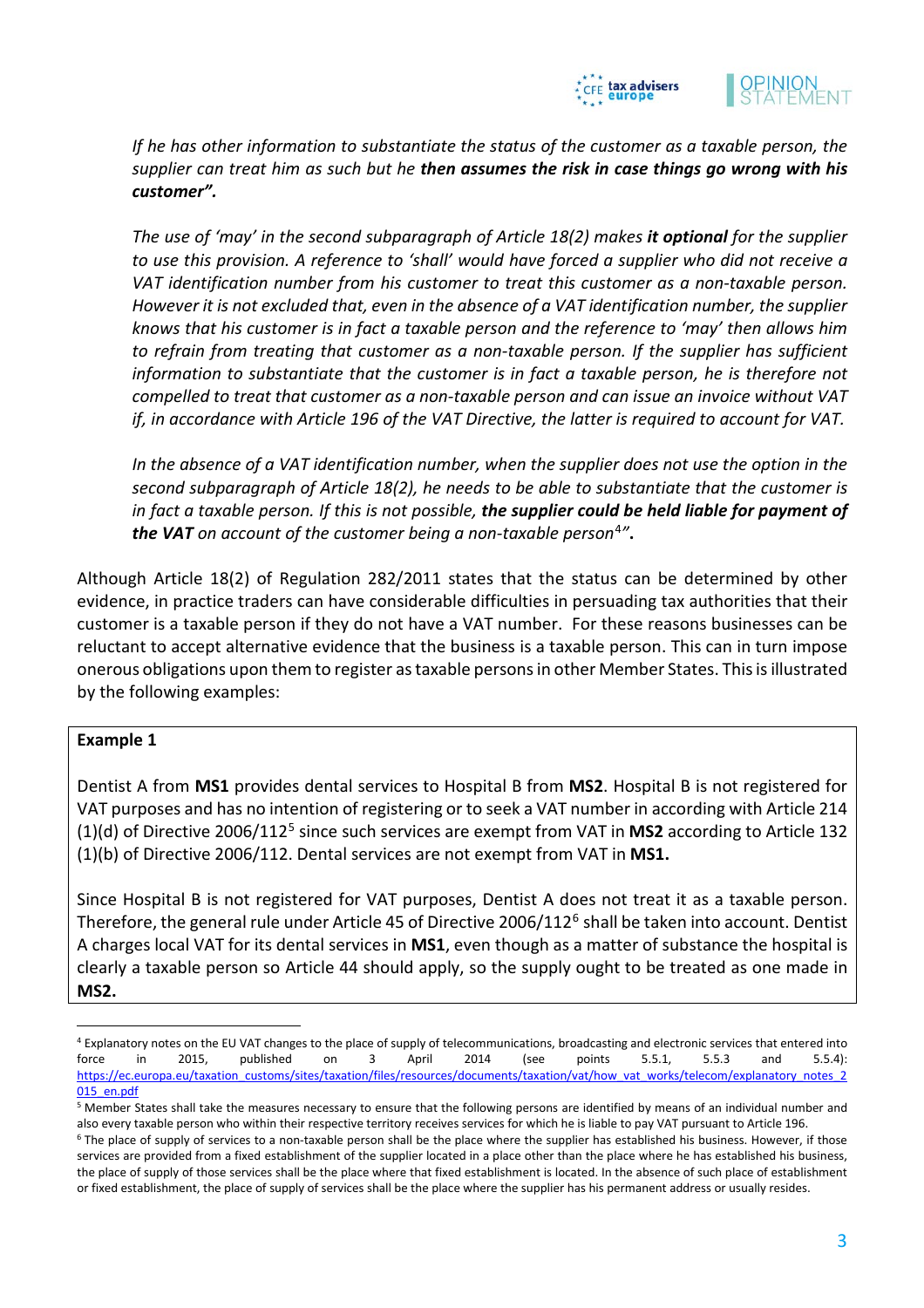

If the dental services are taxable in both **MS1** and **MS2** but the hospital's supplies are exempt a form of double taxation would arise as A would be accounting for VAT in **MS1** while the hospital would have obligations to account for VAT in **MS2** under Article 196.

#### **Example 2**

Company A from **MS1** provides electronic services to Company B from **MS2**. Company B is a small company and therefore not registered for VAT purposes in **MS2**. Company B should, but does not, obtain a VAT number in **MS2** according to Article 214 (1) (d) of Directive 2006/112.

Since Company B is not registered for VAT purposes, Company A does not treat it as a taxable person and the specific provision in Article 58 of Directive 2006/112[7](#page-3-0) directed at electronic supplies apply. Company A uses MOSS in order to fulfil its VAT obligations in **MS2**.

#### **Example 3**

Company A from **MS1** provides construction services in **MS2**. Company A is not registered for VAT purposes in **MS1** as a small company; however, it is registered for VAT purposes in **MS2** as a foreign taxable person. Accountant B from **MS2** provides accountancy services to Company A.

Since Company A is registered for VAT purposes in **MS2**, the Accountant treats it as a taxable person. According to Article 44 of Directive 2006/112 the place of taxation of the accountancy services is **MS1**, since Company A has no fixed establishment in **MS2**. However, since Company A has no VAT number the Accountant cannot report such services in its Recapitulative Statement and it might happen that VAT will not be paid in **MS1** under the reverse charge mechanism.

# **Possible Solutions**

As a way of mitigating these problems, the CFE considers it would be desirable if Member States could keep a number of different registers of taxable persons. It is already the position in some Member States (for example in Slovenia and Malta) that taxable persons can register just for the purposes of the reverse charge, so that the registration has no impact on the supplies made by the taxable persons. In the United Kingdom a person can rely on the exemption for small enterprises to avoid having to account for VAT on supplies from other Member States provided those supplies and any supplies the trader makes are below the registration threshold. We consider that it would be helpful if such traders could be given a special registration which recognises their status as a business that is exempt from VAT.

Alternatively, it might be helpful if national tax authorities kept a database of bodies that it accepts are taxable persons who do not have a VAT number. So as to make it more accessible to people in other

<span id="page-3-0"></span><sup>&</sup>lt;sup>7</sup> The place of supply of the electronic services to a non-taxable person shall be the place where that person is established, has his permanent address or usually resides.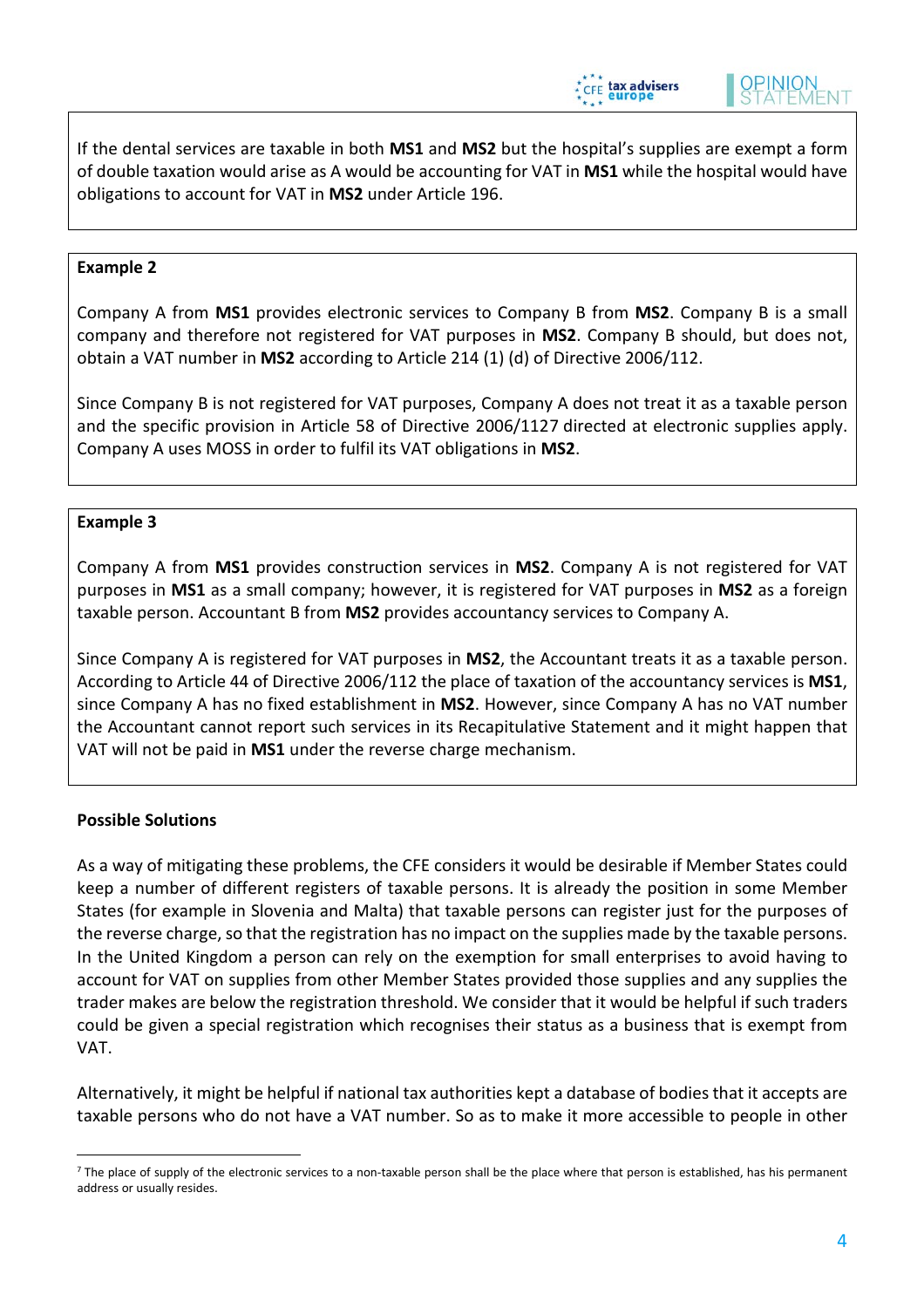



Member States, this information should also appear on an EU portal. In this way, suppliers can be more confident that they can treat the customer as a taxable person and thereby avoid the risks of double taxation highlighted in Example 1 and also ensure that VAT is not accounted for in a state under Article 45 when it is clear that the customer is a taxable person so the VAT ought to be accounted for in that state.

Article 18(2) of the Regulation should also be amended so that it only applies if the person has evidence that suggests that the other person is not a taxable person. We also consider that Recapitulative Statement should be changed so that supplies can be shown even if there is no VAT number, and it should be made clear that this is a legitimate action for a supplier to take in circumstances such as those in Example 3.

# **III. VAT NUMBER AND ISSUING INVOICES**

# **Introduction**

As a general rule, Article 219a of Directive 2006/112 requires invoices to be produced in accordance with the "**rules applying in the Member State in which the supply of goods or services is deemed to be made"**. However, there are two exemptions:

- cross-border supplies, which are subject to the reverse charge mechanism; and
- supplies which are taxable outside the EU.

In these two cases, the invoicing rules of the Member State where the supplier is established or has a fixed establishment from which the supply is made or has his permanent address or usually resides shall apply.

According to Article 226 of Directive 2006/112 invoices should also include the VAT identification number under which the taxable person supplies the goods or services.

# **Presented Problem**

The following example illustrates how the interrelation of these provisions can cause problems.

# **Example**

Company A from **MS1** buys goods in **MS2** and exports these goods from **MS2** to its buyer in a third country. Company A is registered for VAT purposes in **MS1**, but not in **MS2**, since there is no obligation to register when its only supplies are exportations of goods from **MS2** to third countries.

In this example, the place of supply of goods is **MS2** (the place where the goods are located at the time when dispatch or transport of the goods to the customer begins<sup>[8](#page-4-0)</sup>). According to the basic rule, Company A must issue an invoice to the buyer of the goods under local VAT rules in **MS2**.

The issue is which VAT number should be mentioned on such invoices.

<span id="page-4-0"></span> <sup>8</sup> Article 32 of Directive 2006/112.